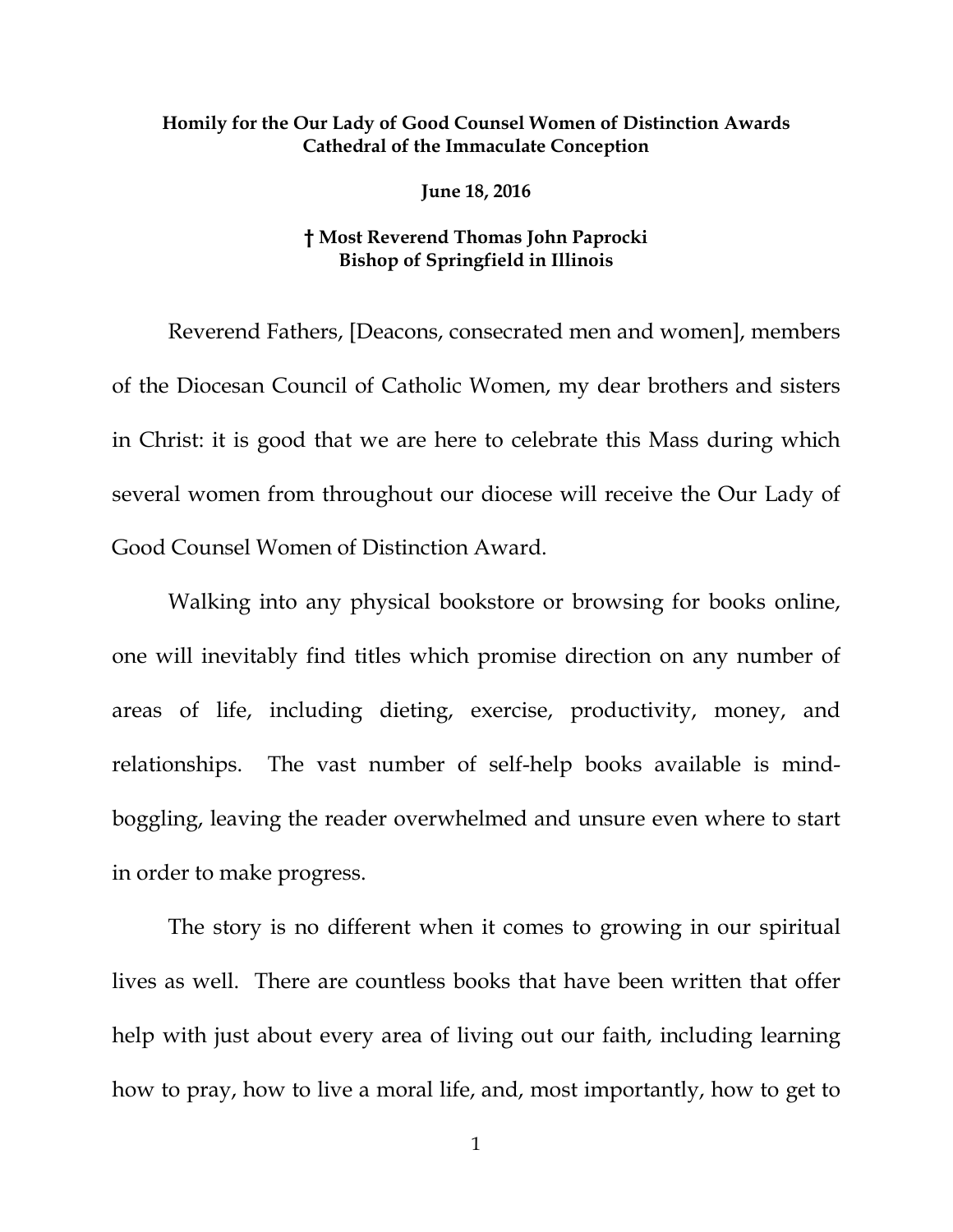Heaven! As with other self-help books, it can be a little daunting trying to figure out which book will give us the best bang for our buck. For us who are Christians, the best self-help book that we have sometimes gets overlooked. That book is, of course, the Bible.

When it comes to reading the Bible, we can still feel somewhat overwhelmed by the vast amount of content contained in its 73 books. If we narrow it down to focusing on the most important parts of the Scriptures, namely the four Gospels, there is still a lot to digest. The whole Christian message, however, can be summed up with one simple verse which comes from the expert on what it means to live a Christian life. That expert is, of course, the Blessed Virgin Mary, and her simple, yet profound advice we heard in our Gospel today: "Do whatever He tells you" (John 2:5).

This advice may sound a little simplistic, but in reality, it is the greatest advice one could hope to hear in living as a follower of Christ. This is one of the reasons why we invoke Mary under the title of Our Lady of Good Counsel, for her simple words of counsel to "do whatever He tells you" will always lead us to a deeper union with Jesus, the "Wonder-Counselor"(Isaiah 9:5) spoken of by the Prophet Isaiah.

2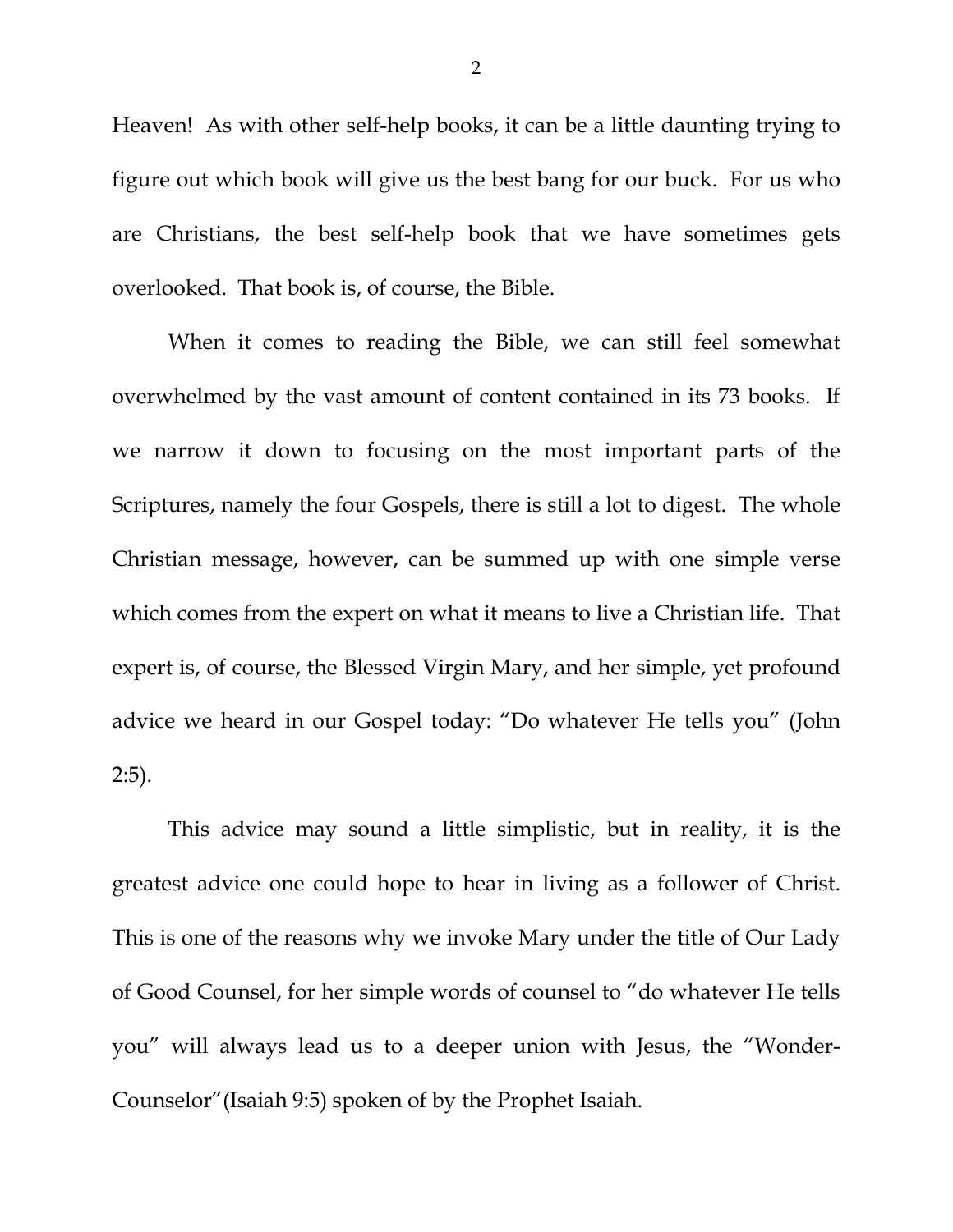Over the past two weeks, the Church, during her weekday liturgies, has been going through some of the most important teachings of Jesus on how to live a good and holy life. The Sermon on the Mount, found in chapters five through seven of St. Matthew's Gospel, offers guidance on a variety of subjects, including prayer, fasting, and almsgiving. The *Catechism of the Catholic Church*, quoting St. Augustine, says the following about this important section on the Gospels:

If anyone should meditate with devotion … on the sermon our Lord gave on the mount, as we read in the Gospel of Saint Matthew, he will doubtless find there . . . the perfect way of the Christian life. . . .

This sermon contains . . . all the precepts needed to shape one's life.[1](#page-5-0) To return to the simple words of counsel from our Blessed Mother to "do whatever He tells you," you cannot go wrong if you give special attention to His teachings in the Sermon on the Mount.

I would like to pay particular attention to what the Lord teaches regarding doing good works. After all, it is the good works done by so many of you women that brings us here for this celebration today.

Just after the Beatitudes, Jesus tells us that "your light must shine before others, that they may see your good deeds and glorify your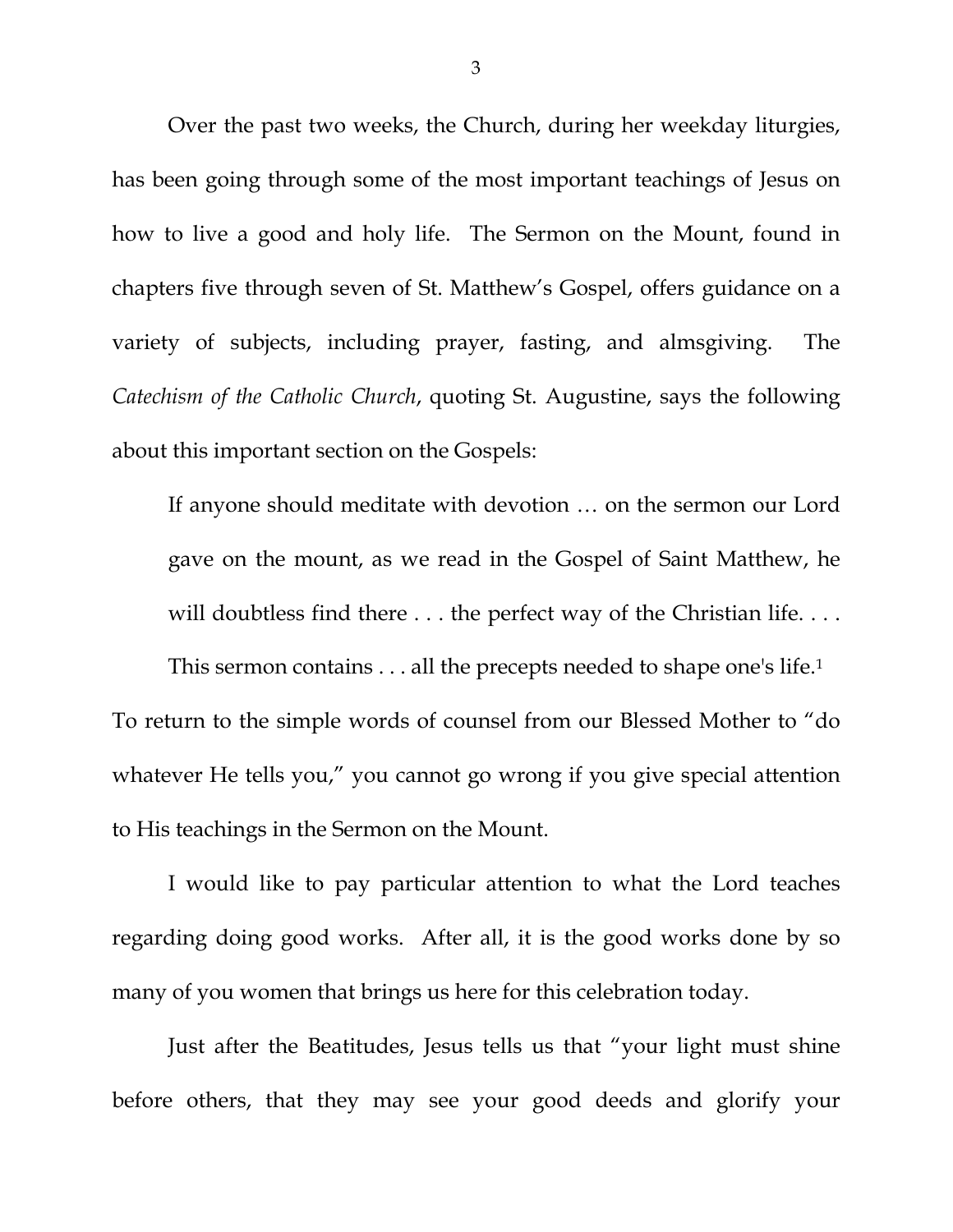heavenly Father" (Matthew 5:16). There is no question that all of you have heeded this teaching, as your good works have been noticed by others who in turn have nominated you for this award. But, if we read on a little further, we hear Jesus say something that seems contradictory. He tells us to "take care not to perform righteous deeds in order that people may see them; otherwise, you will have no recompense from your heavenly Father" (Matthew 6:1). So does Jesus want us to do good deeds or not?

The answer to this is easy: of course He wants us to do good deeds. After all, that is at the heart of Jesus' double commandment of love toward God and neighbor. What the Lord is cautioning us about is the motivation behind our good deeds. We must do them for the right reason, that is, for the sole purpose of giving glory to God through those actions. We don not perform these deeds for the purpose of being recognized for what *we* have done, as nice as that may be, but for what *God* has done through us when we allow ourselves to be used as His instruments. That might make you feel a little uncomfortable as you are being honored today at this Mass. To quell that uneasiness, we can turn once again to Our Lady of Good Counsel who shows us by her example how to accept this honor.

4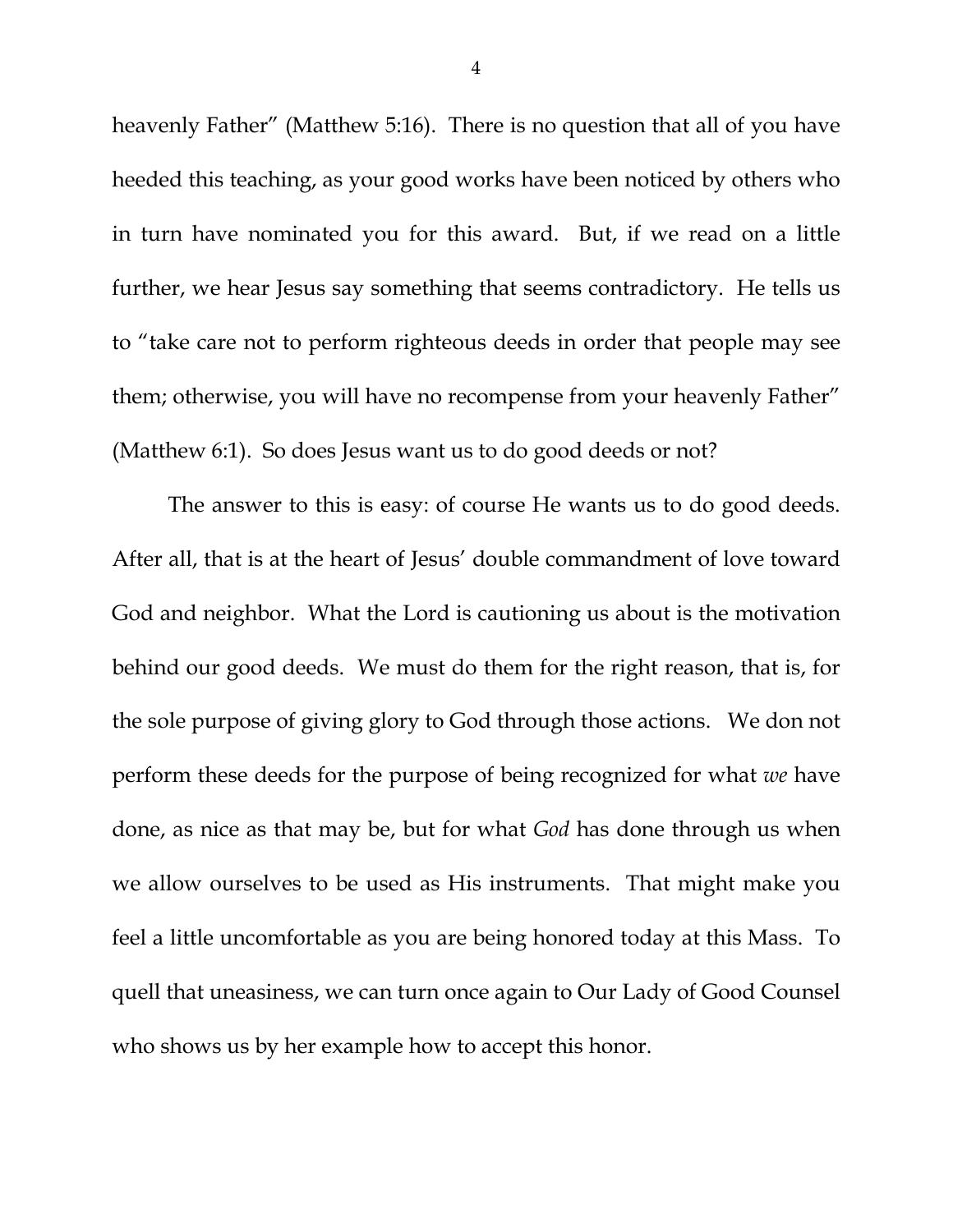In particular, we can look at Mary's *Magnificat* as the model to imitate in a situation such as this. *Magnifcat* comes from the Latin word at the beginning of the song of praise that Mary voices on the occasion of her visit to her cousin Elizabeth. This beautiful prayer captures the humble attitude that she had in response to the great honor bestowed upon her in being chosen to be the mother of the Savior. Instead of accepting the praise given to her by Elizabeth as her own, she directs all of the glory to God as she says: "My soul proclaims the greatness of the Lord; my spirit rejoices in God my savior" (Luke 1:46-47). She is fully aware that this is not about her, but about magnifying the God who "has done great things" (Luke 1:49) for her. Her part was to say 'yes' to God's will in her life, a 'yes' that would benefit all of humanity, for it was through that 'yes' that salvation entered into the world.

This must be your attitude as well on an occasion such as this one. The honor and glory belongs to God alone for all of the contributions of our honorees, but we rejoice in the fact that they have said 'yes' to God's will in their lives, a 'yes' through which God has "done great things" for the benefit of the Church here in our diocese. Along with the example of Mary's obedience to God's will, these honorees encourage all of us to be